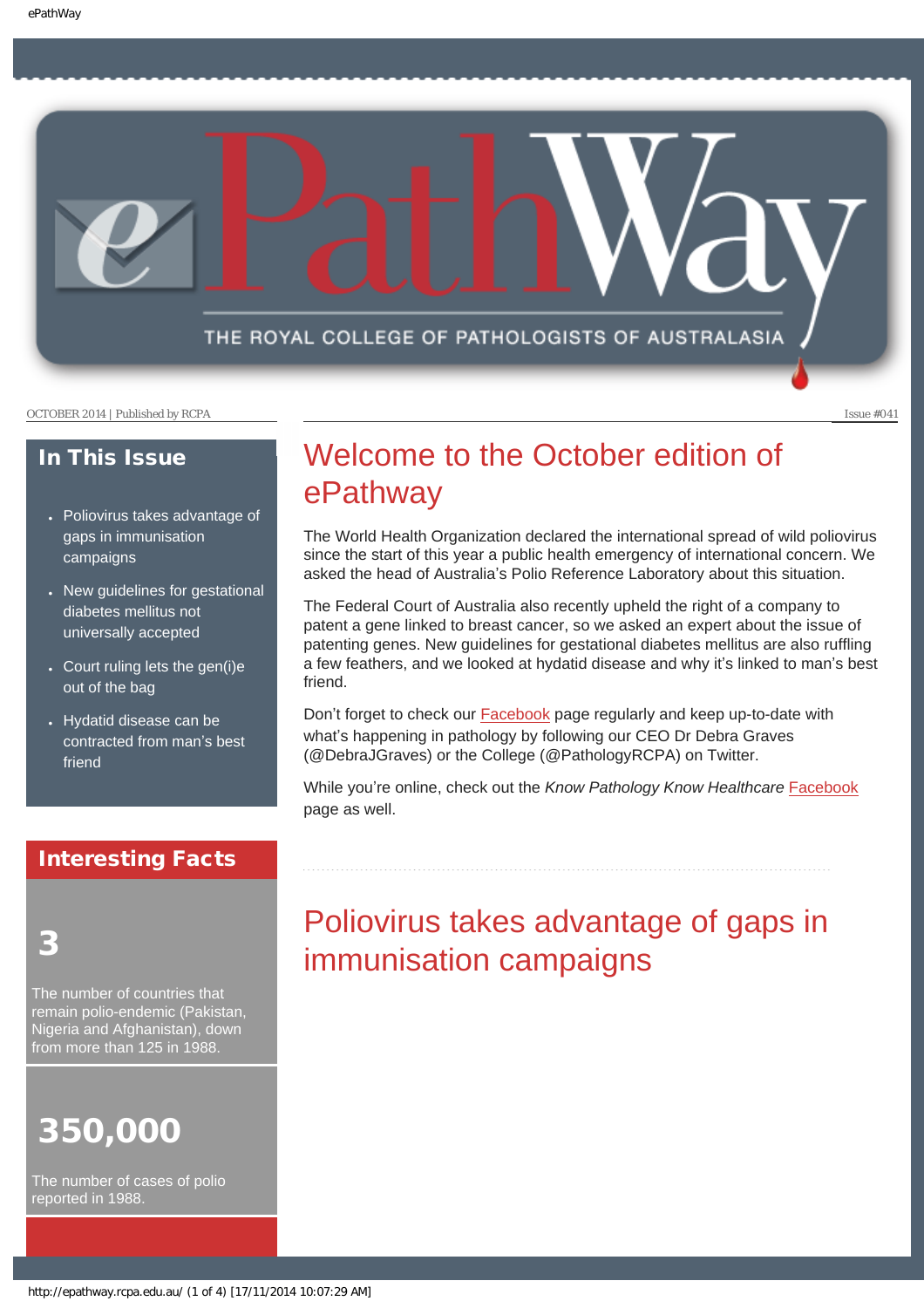# 406

The number of cases of polio reported in 2013.

*Source: World Health Organization*

### Important Message

has an important message for you. [Click to see the message!](http://epathway.rcpa.edu.au/notice.html)

### Suggest to a friend

Know someone who might be interested in this website? Why not [suggest the website](mailto:?Subject=I%20think%20you%20should%20read%20this%20Newsletter=
http://epathway.rcpa.edu.au/index.html) to them.

### Previous Editions

Did you miss something from last month? You can view our [previous](#page-4-0)  [editions](#page-4-0) at any time.

### Subscribe Now!

Subscription is easy! Simply fill in our [subscription form](http://epathway.rcpa.edu.au/subscription.html).

### Links

[RCPA Manual](http://rcpamanual.edu.au/)

[LabTest Online](http://www.labtestsonline.org.au/)

[Know Pathology Know Healthcare](http://knowpathology.com.au/)



Gaps in immunisation campaigns for the world's poorest and most marginalised communities have allowed the incidence of poliovirus<sup>[\[1\]](#page-7-0)</sup> infection to rebound. Many of these infections have been traced back to Pakistan as the source by sequencing the virus. The World Health Organization (WHO) is monitoring the situation, and has declared the international spread of wild poliovirus since the start of this year a public health emergency of international concern.

[read more »](#page-6-0)

# New guidelines for gestational diabetes mellitus not universally accepted

Every woman wants her pregnancy to be uncomplicated but it isn't always so. Between three and eight percent of pregnant women develop gestational diabetes mellitus (GDM). While women are routinely tested for GDM as part of their pregnancy screens, new guidelines could change how they are tested, and who is diagnosed with GDM.

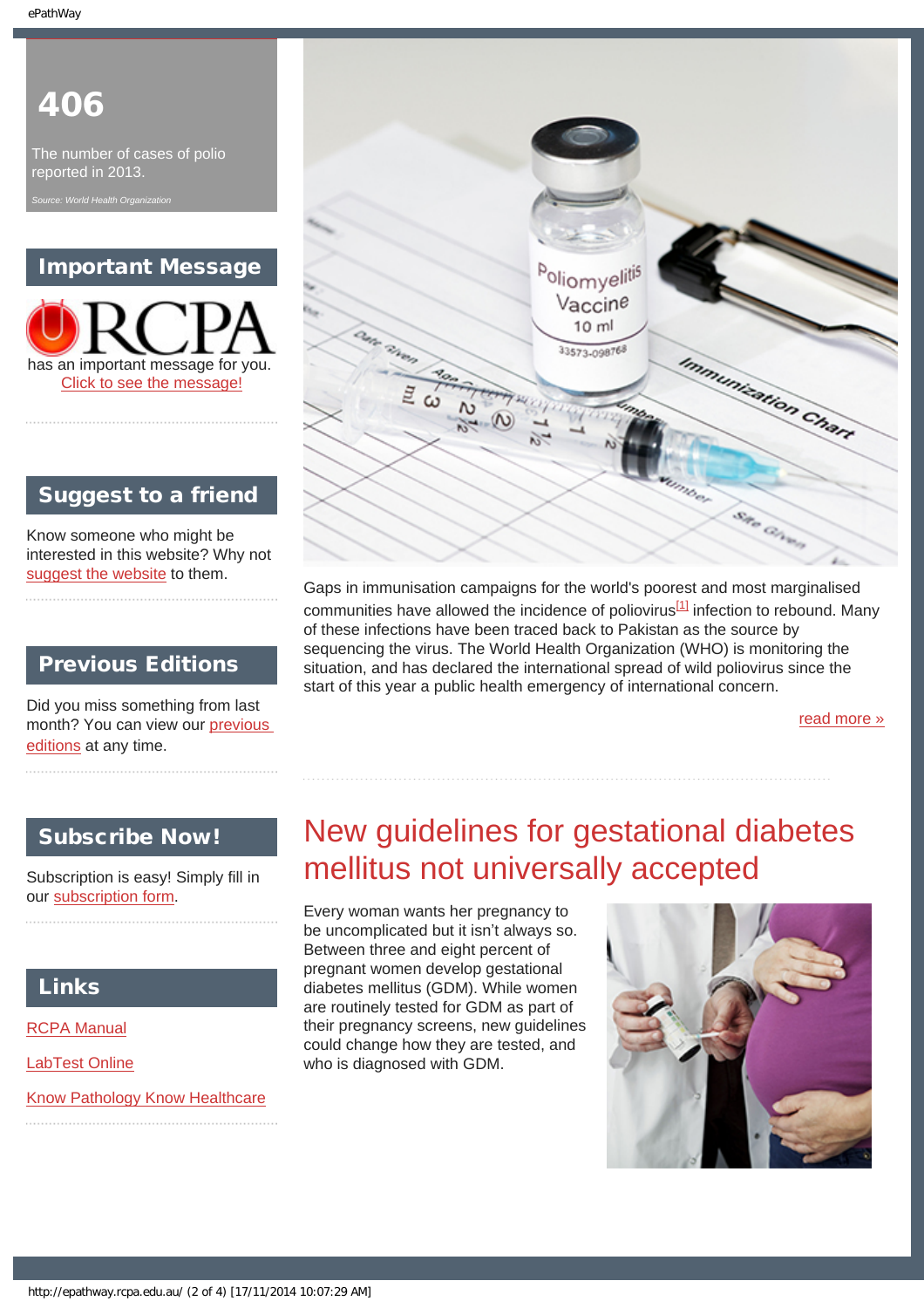### Court ruling lets the gen(i)e out of the bag

The Federal Court of Australia recently upheld the right of a company to patent the BRCA1 gene $^{[1]}$ . The ruling also confirms the patentability of human genes under Australian law. We asked Professor Graeme Suthers, genetic pathologist and spokesman for the Royal College of Pathologists of Australasia (RCPA), about the issue of patenting genes.



"I believe patenting genes is wrong in principle," says Prof Suthers. "Gene patents potentially compromise the quality of care given to patients, increase costs and restrict doctors' abilities to make diagnoses."

[read more »](#page-10-0)

# Hydatid disease can be contracted from man's best friend

Hydatid disease is the end result of the hydatid tapeworm's lifecycle. Humans can contract this disease, most commonly from close contact with dogs. Hydatid disease isn't a big problem in Australia and New Zealand, but more than 1 million people globally are affected by it at any one time.



Dr Tim Blackmore, microbiologist and infectious diseases physician at Capital and Coast District Health Board, Wellington, says the hydatid tapeworm's lifecycle needs a host for the adult tapeworm. This host is usually a dog (or sometimes a dingo in Australia), which can harbour several thousand adult hydatid tapeworms in its gut at any one time. It then sheds hydatid eggs in its faeces.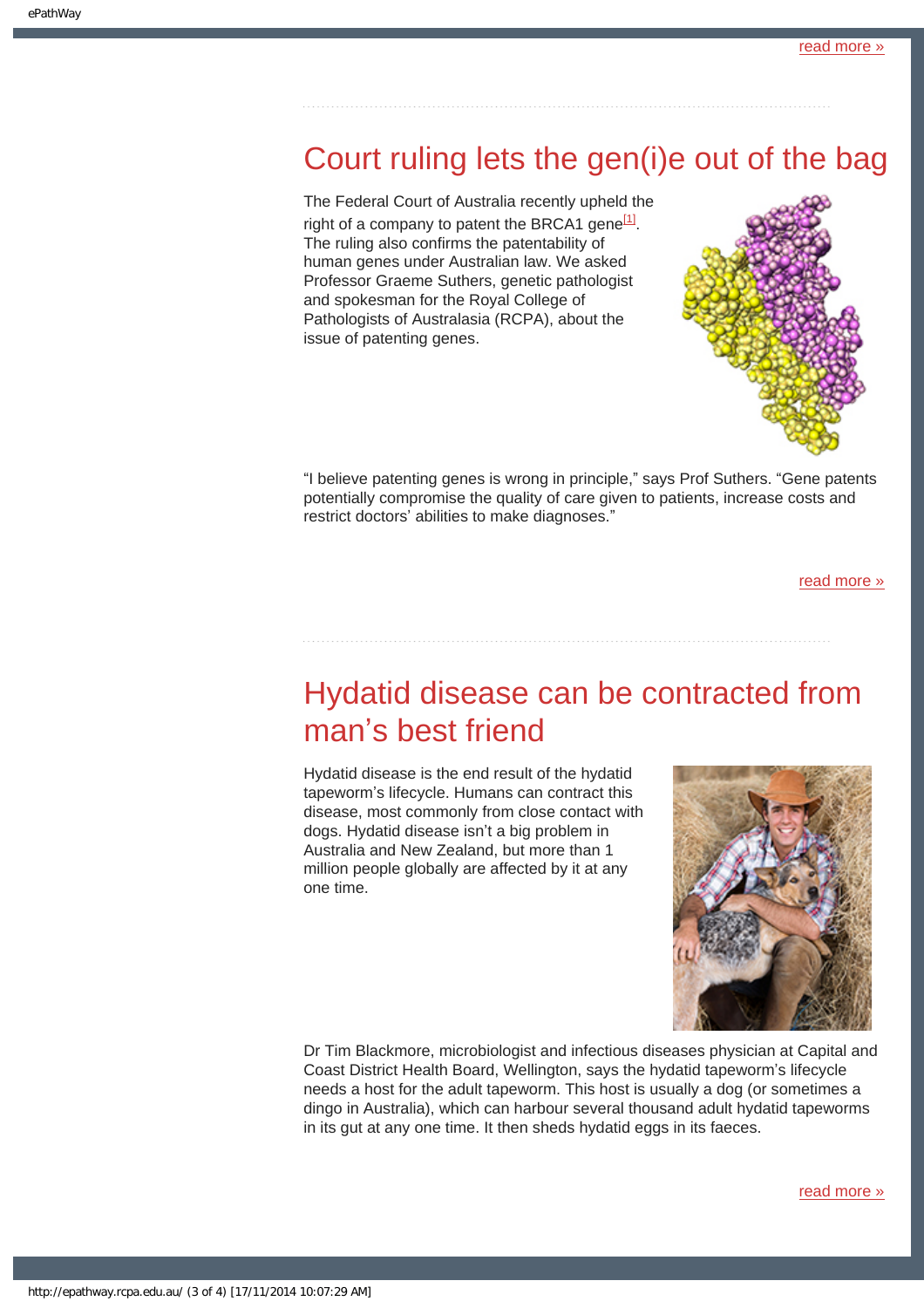### Copyright © 2014 The Royal College of Pathologists of Australasia

RCPA - Durham Hall - 207 Albion St Surry Hills NSW 2010 AUSTRALIA | (+61) 2 8356 5858 | [www.rcpa.edu.au](http://www.rcpa.edu.au/)

[Privacy Policy](http://www.rcpa.edu.au/Content-Library/Privacy.aspx) | [Legal](http://www.rcpa.edu.au/Legal.aspx) | [Disclaimer](http://www.rcpa.edu.au/Disclaimer.aspx)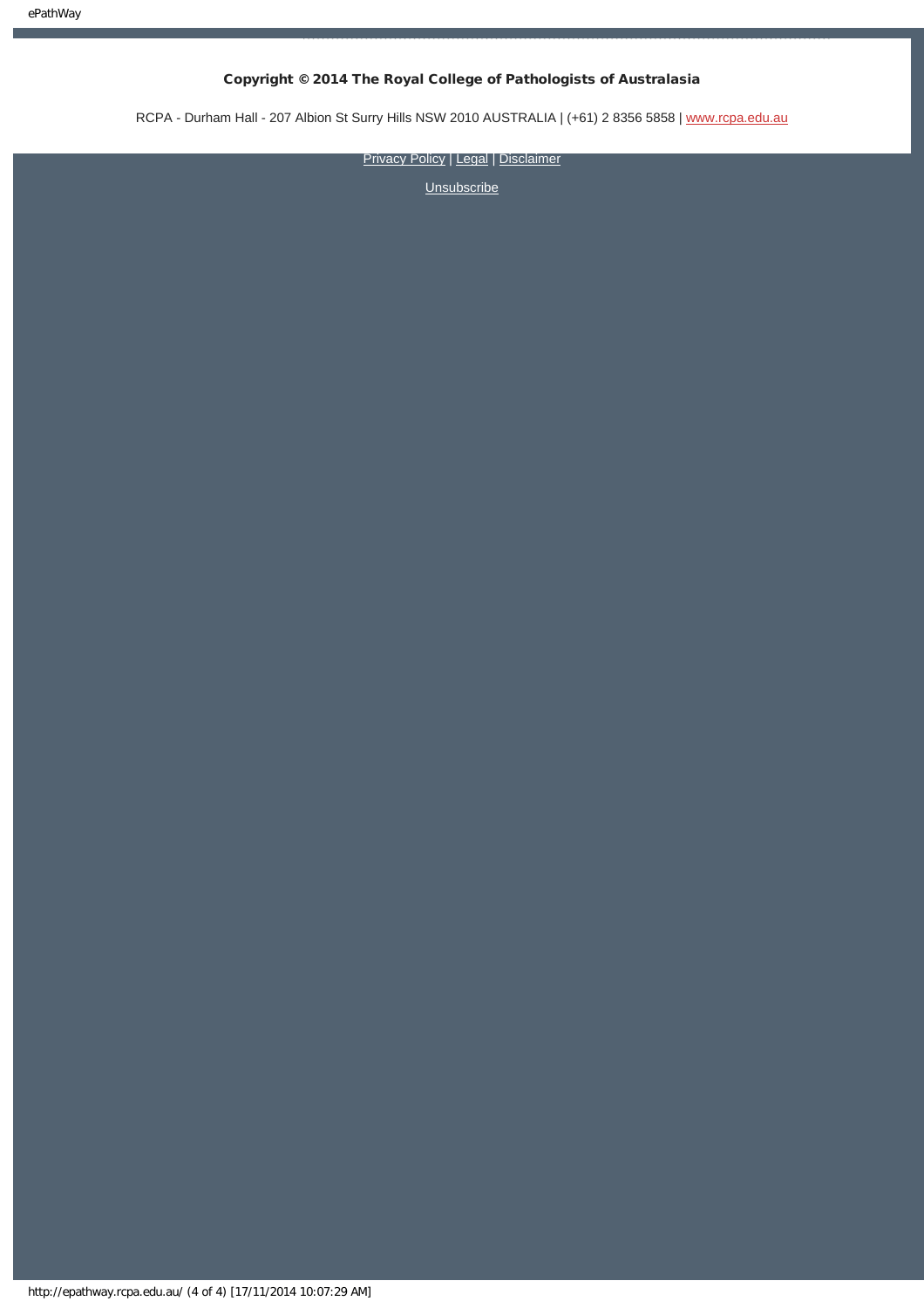<span id="page-4-0"></span>

Published by RCPA

## Previous Editions



**IN THIS ISSUE** 

- · Ebola virus disease death rate not as high as other<br>diseases in West Africa
- Uncommon lymphomas can be skin deep
- · Interpreting troponin test results is an increasingly sensitive issue
- 

### Welcome to the September edition of ePathway

The current Ebola virus disease outbreak in Africa has made headlines around the world. We've looked at what this virus is, and how its mortality rate compares to other diseases.

September 15 marked World Lymphoma Day, so we've highlighted a rare form of lymphoma that occurs in the skin.

We've also asked an expert why the test of choice for heart damage is an increasingly sensitive issue, and highlighted why misinformation about mercury poisoning still gets temperatures rising.

### 2014

[033 - February 2014](http://epathway.rcpa.edu.au/previous/033_0214.pdf) [036 - May 2014](http://epathway.rcpa.edu.au/previous/036_0514.pdf) [039 - August 2014](http://epathway.rcpa.edu.au/previous/039_0814.pdf)

[034 - March 2014](http://epathway.rcpa.edu.au/previous/034_0314.pdf) [037 - June 2014](http://epathway.rcpa.edu.au/previous/037_0614.pdf) [040 - September 2014](http://epathway.rcpa.edu.au/previous/040_0914.pdf) [035 - April 2014](http://epathway.rcpa.edu.au/previous/035_0414.pdf)

[038 - July 2014](http://epathway.rcpa.edu.au/previous/038_0714.pdf)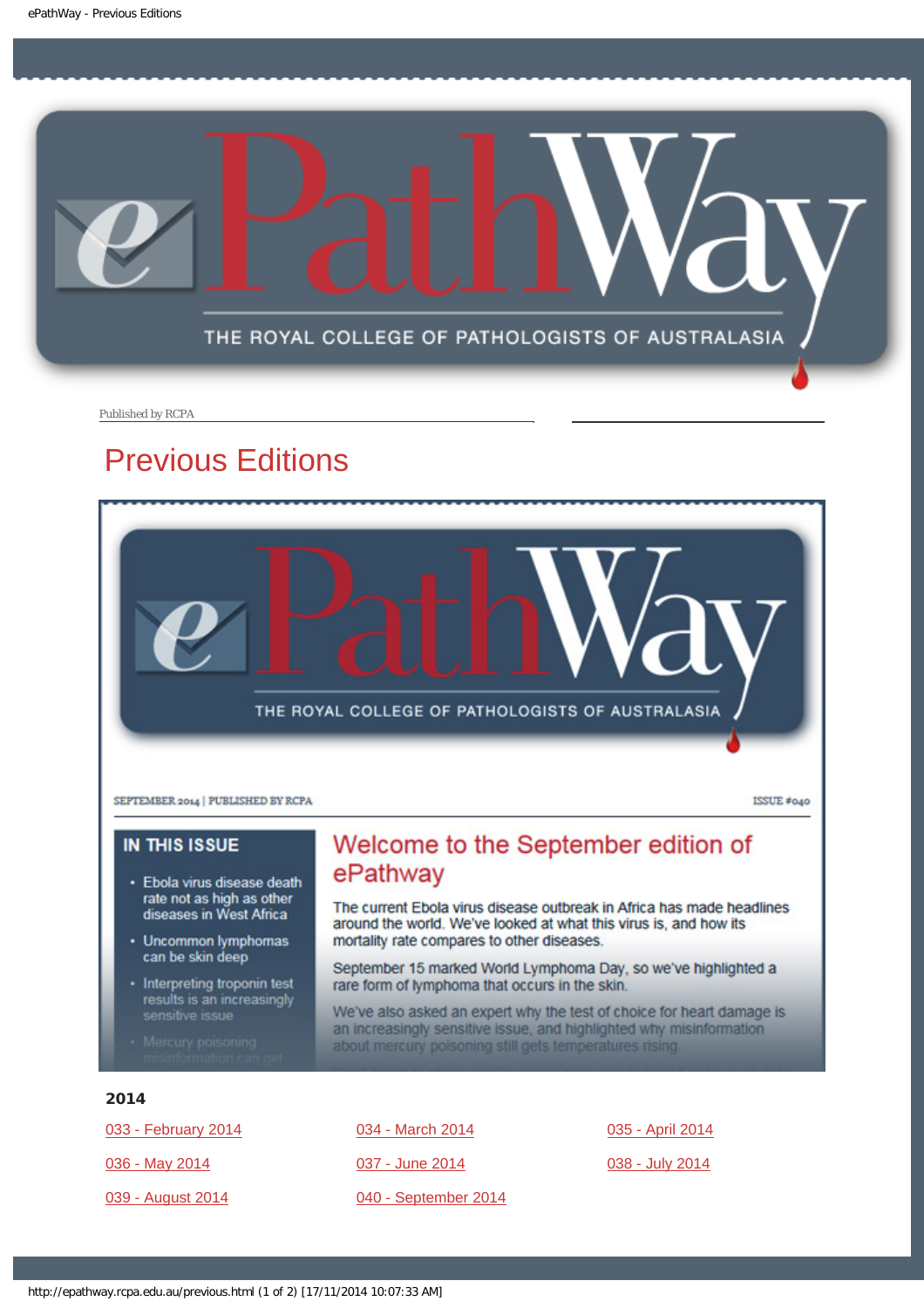#### 2013

| 022 - February 2013     | 023 - March 2013        | 024 - April 2013     |
|-------------------------|-------------------------|----------------------|
| 025 - May 2013          | 026 - June 2013         | 027 - July 2013      |
| 028 - August 2013       | 029 - September 2013    | 030 - October 2013   |
| 031 - November 2013     | 032 - Dec 2013/Jan 2014 |                      |
| 2012                    |                         |                      |
| 010 - Dec 2011/Jan 2012 | 011 - February 2012     | 012 - March 2012     |
| 013 - April 2012        | 014 - May 2012          | 015 - June 2012      |
| 016 - July 2012         | 017 - August 2012       | 018 - September 2012 |
| 019 - October 2012      | 020 - November 2012     | 021 - December 2012  |
| 2011                    |                         |                      |
| 001 - March 2011        | 002 - April 2011        | 003 - May 2011       |
| 004 - June 2011         | 005 - July 2011         | 006 - August 2011    |
| 007 - September 2011    | 008 - October 2011      | 009 - November 2011  |

[« Back to Home Page](http://epathway.rcpa.edu.au/index.html)

### Copyright © 2014 The Royal College of Pathologists of Australasia

RCPA - Durham Hall - 207 Albion St Surry Hills NSW 2010 AUSTRALIA | (+61) 2 8356 5858 | [www.rcpa.edu.au](http://www.rcpa.edu.au/)

**[Privacy Policy](http://www.rcpa.edu.au/Content-Library/Privacy.aspx) | [Legal](http://www.rcpa.edu.au/Legal.aspx) | [Disclaimer](http://www.rcpa.edu.au/Disclaimer.aspx)**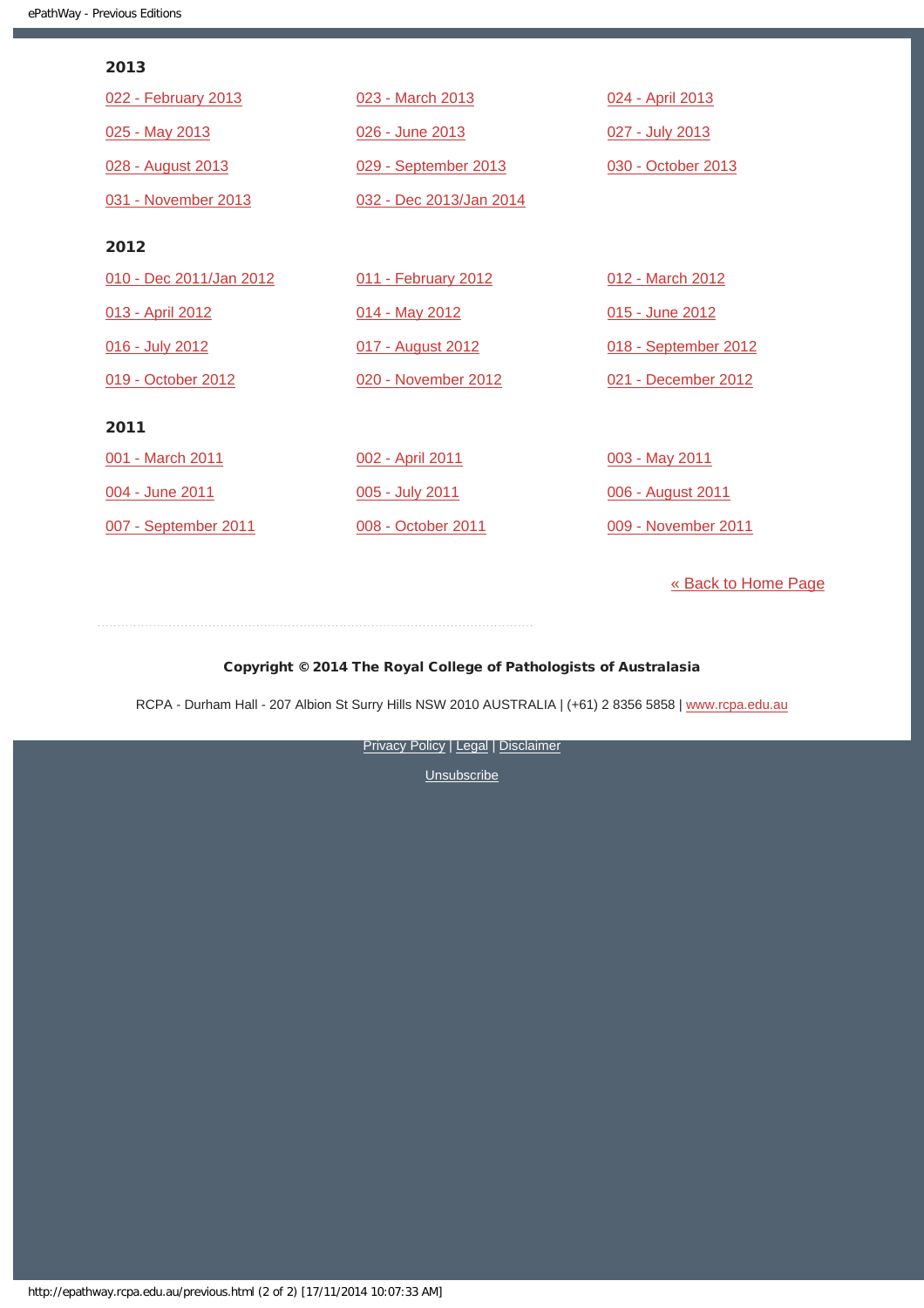<span id="page-6-0"></span>

# Poliovirus takes advantage of gaps in immunisation campaigns



<span id="page-6-1"></span>Gaps in immunisation campaigns for the world's poorest and most marginalised communities have allowed the incidence of poliovirus<sup>[1]</sup> infection to rebound. Many of these infections have been traced back to Pakistan as the source by sequencing the virus. The World Health Organization (WHO) is monitoring the situation, and has declared the international spread of wild poliovirus since the start of this year a public health emergency of international concern.

Adjunct Associate Professor Bruce Thorley, Head of the National Enterovirus Reference Laboratory (which includes the Polio Reference Laboratory) in Melbourne, says incidences of poliovirus infections in Syria and Israel are now tapering off. However, Pakistan is still the greatest reservoir with 166 cases of wild poliovirus type 1 (WPV1) out of 178 reported cases worldwide so far this year.

"There are three serotypes of poliovirus which are wild poliovirus types 1, 2 and 3. Of these, WPV2 is considered to have been eradicated with the last case detected in 1999. While WPV3 has not been detected for nearly two years, it requires three years of clinical and laboratory surveillance before WHO will consider it also eradicated. This leaves WPV1 as the only circulating poliovirus left," says A/Prof Thorley.

"Routine clinical surveillance for cases of polio-like illness or acute flaccid paralysis in children continues worldwide, including Australia, to monitor the situation."

Most polio infections are either asymptomatic or present as a non-specific febrile illness. Acute flaccid paralysis occurs in less than one percent of cases. And while the poliovirus may be a distant memory for most of the world, it is still endemic in Afghanistan, Pakistan and Nigeria.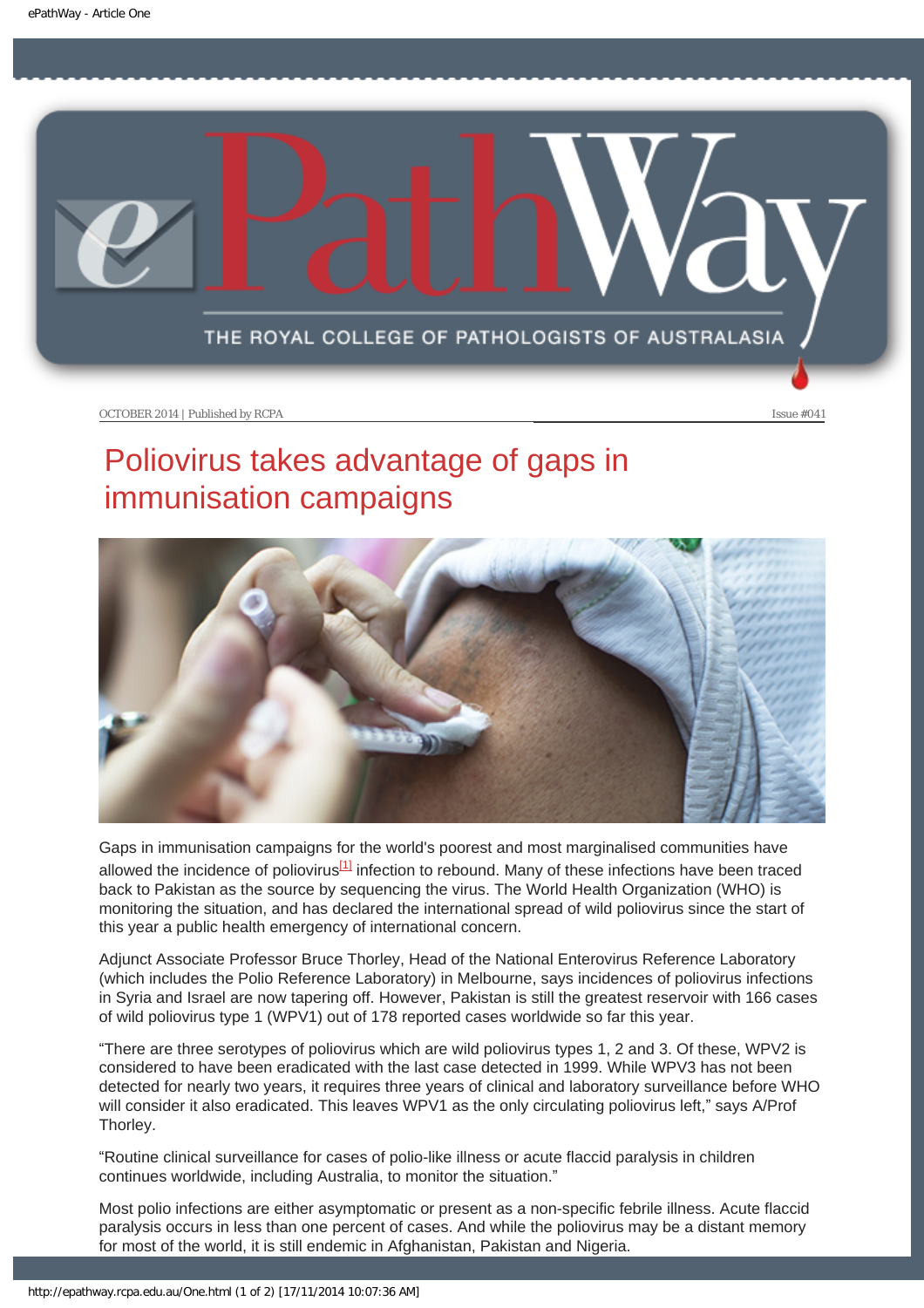Routine environmental surveillance is used by Australia and many other countries to test sewerage or other environmental samples for the presence of poliovirus. It can confirm the presence of wild poliovirus infections in the absence of cases of paralysis because the virus is shed in an infected person's faeces.

A/Prof Thorley says every country is at risk while wild poliovirus is still circulating somewhere in the world. This situation also highlights the importance of vigilance through surveillance and preventative action such as immunisation against viruses that only need a small window of opportunity to flourish.

<span id="page-7-0"></span>[\[1\]](#page-6-1) Poliovirus was covered in the [December 2012](http://epathway.rcpa.edu.au/previous/021_1212.pdf) issue of ePathWay

#### [« Back to Home Page](http://epathway.rcpa.edu.au/index.html)

#### Copyright © 2014 The Royal College of Pathologists of Australasia

RCPA - Durham Hall - 207 Albion St Surry Hills NSW 2010 AUSTRALIA | (+61) 2 8356 5858 | [www.rcpa.edu.au](http://www.rcpa.edu.au/)

**[Privacy Policy](http://www.rcpa.edu.au/Content-Library/Privacy.aspx) | [Legal](http://www.rcpa.edu.au/Legal.aspx) | [Disclaimer](http://www.rcpa.edu.au/Disclaimer.aspx)**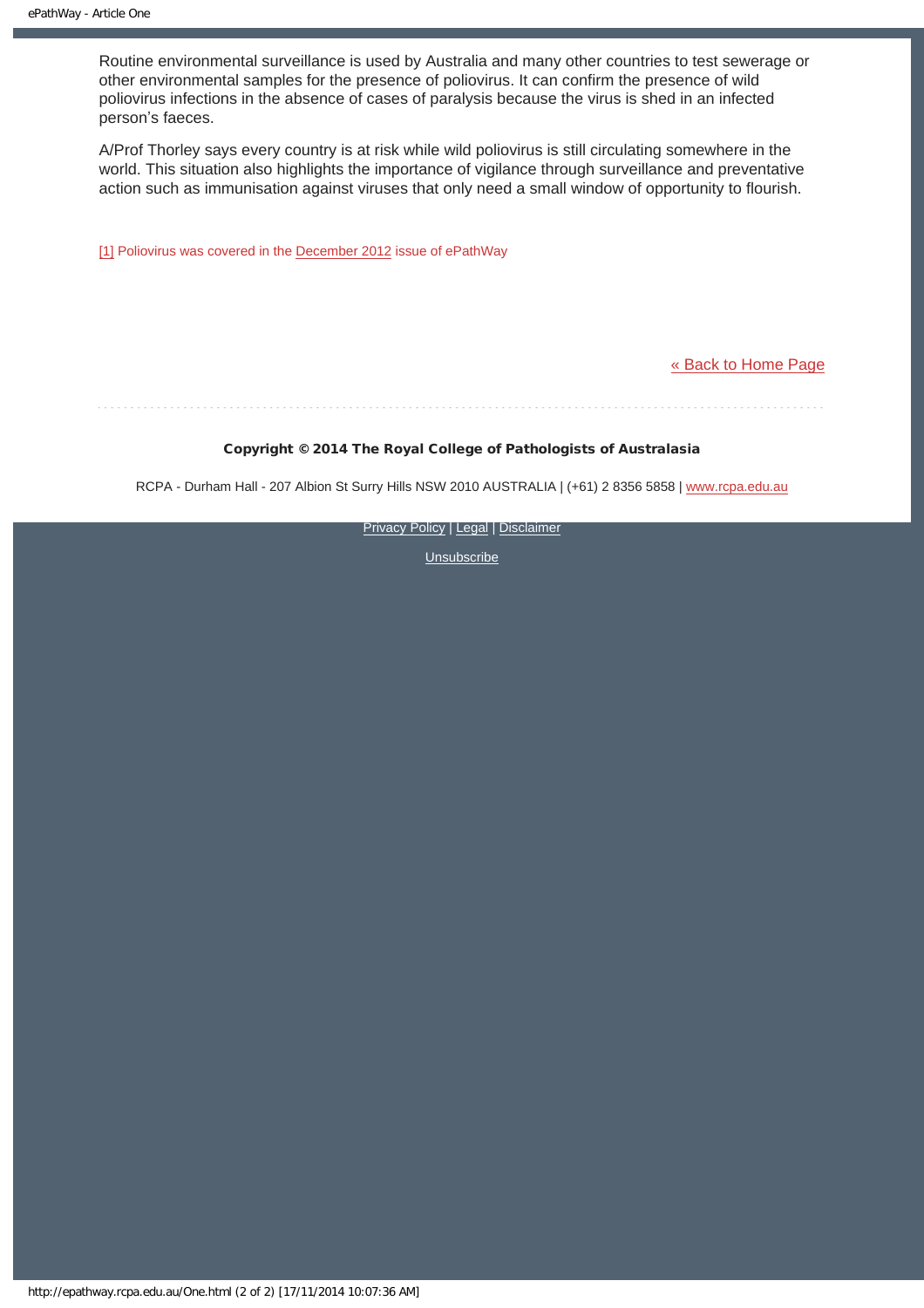<span id="page-8-0"></span>

# New guidelines for gestational diabetes mellitus not universally accepted



*Dr Graham Jones*

Every woman wants her pregnancy to be uncomplicated but it isn't always so. Between three and eight percent of pregnant women develop gestational diabetes mellitus (GDM). While women are routinely tested for GDM as part of their pregnancy screens, new guidelines could change how they are tested, and who is diagnosed with GDM.

Dr Graham Jones, chemical pathologist at SydPath and spokesman for the Royal College of Pathologists of Australasia (RCPA), says the Australian Diabetes in Pregnancy Society (ADIPS) produced the [new guidelines](http://adips.org/downloads/2014ADIPSGDMGuidelinesVJune2014FINALforWEB.pdf) in 2013. These replaced their previous guidelines on GDM written in 1998.

"The 1998 guidelines were produced with the best available information at that time by an ad hoc committee that met in 1991," explains Dr Jones. "The new guidelines are based on a large multinational trial. The trial data indicates the risks associated with elevated glucose in pregnancy but unfortunately not the effects of any treatments."

Dr Jones says the new guidelines have been endorsed by the Royal Australian and New Zealand College of Obstetricians and Gynaecologists (RANZCOG) and are in line with the World Health Organization's (WHO) [position](http://apps.who.int/iris/bitstream/10665/85975/1/WHO_NMH_MND_13.2_eng.pdf) on GDM.

"The issue that has arisen with the new guidelines is conflicting advice from different medical specialties. For example the Royal Australian College of General Practitioners (RACGP) hasn't endorsed them and wishes to continue using the 1998 guidelines while waiting for further evidence of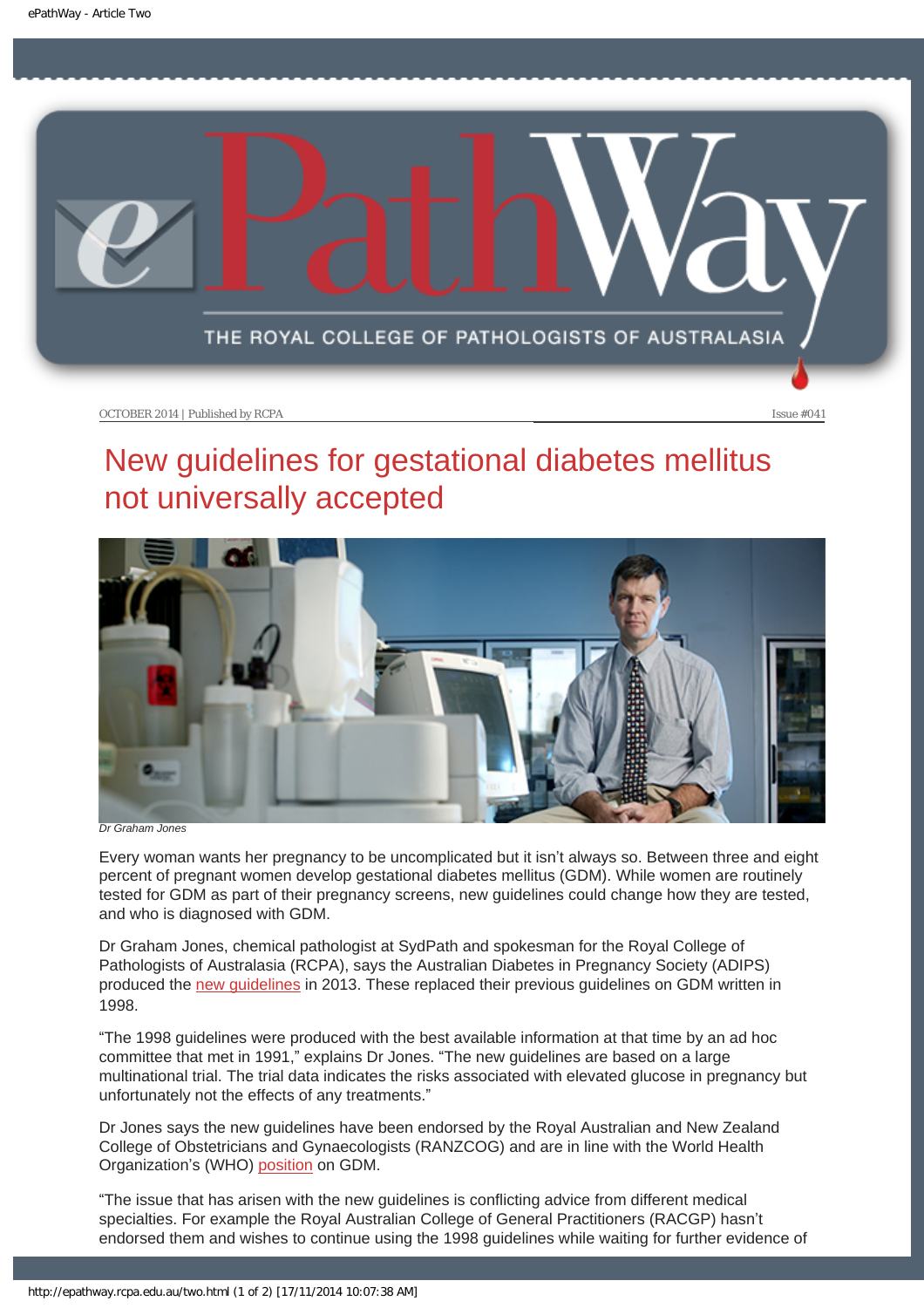benefit of the new guidelines."

This means two sets of criteria for GDM are currently in use in Australia – the old guidelines and the new guidelines. Dr Jones says pathology laboratories are consequently reporting on GDM according to which guideline the referring doctor is following.

"At the end of the day, the treating doctor has the responsibility for their actions and decisions. The medical community must therefore work as a team with open communication about this issue."

The College is working on a project to develop new test request terminology to clarify which guidelines the requesting doctor would like the results reported against to help reduce confusion about this issue.

"Pathologists need to find out what the requesting doctor's wishes are in terms of reporting GDM, but at the end of the day we now have a clear set of guidelines for GDM waiting to be used that are in line with the WHO's position."

The RCPA has not released a position statement on the new GDM guidelines.

[« Back to Home Page](http://epathway.rcpa.edu.au/index.html)

#### Copyright © 2014 The Royal College of Pathologists of Australasia

RCPA - Durham Hall - 207 Albion St Surry Hills NSW 2010 AUSTRALIA | (+61) 2 8356 5858 | [www.rcpa.edu.au](http://www.rcpa.edu.au/)

**[Privacy Policy](http://www.rcpa.edu.au/Content-Library/Privacy.aspx) | [Legal](http://www.rcpa.edu.au/Legal.aspx) | [Disclaimer](http://www.rcpa.edu.au/Disclaimer.aspx)**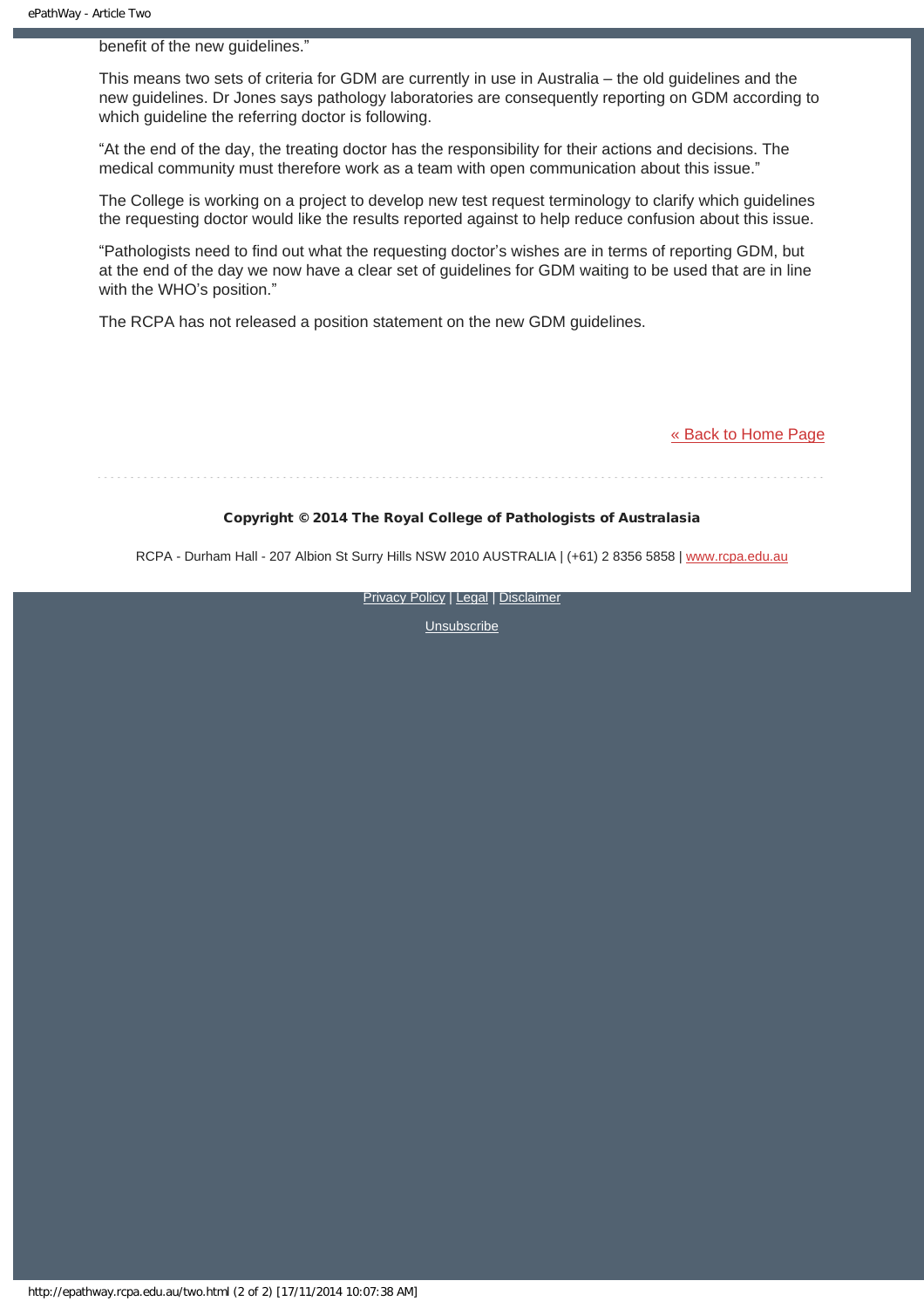<span id="page-10-0"></span>

# Court ruling lets the gen(i)e out of the bag



*Professor Graeme Suthers*

The Federal Court of Australia recently upheld the right of a company to patent the BRCA1 gene<sup>[1]</sup>. The ruling also confirms the patentability of human genes under Australian law. We asked Professor Graeme Suthers, genetic pathologist and spokesman for the Royal College of Pathologists of Australasia (RCPA), about the issue of patenting genes.

"I believe patenting genes is wrong in principle," says Prof Suthers. "Gene patents potentially compromise the quality of care given to patients, increase costs and restrict doctors' abilities to make diagnoses."

Prof Suthers says the testing of patient samples for mutations in genes represents the observation of a natural phenomenon in those patients, and it should not be within the scope of patenting.

"The court followed the letter of the law in terms of its interpretation of the question 'Is a BRCA1 gene that has been isolated in a test tube for medical testing a natural substance?' The court ruled it was not, and was therefore patentable."

Prof Suthers says patents make a positive contribution to innovation in medical laboratories, but it's essential to distinguish between a discovery and an invention.

"The RCPA views patents on naturally-occurring human genes as wrong. Numerous international medical bodies view them as wrong. The US Supreme Court has ruled against the BRCA1 patents in the USA," he explains. "Gene patents basically place control and access to a patient's genetic information into the hands of a third party."

The way forward, according to Prof Suthers, is to change the rules through legislative changes.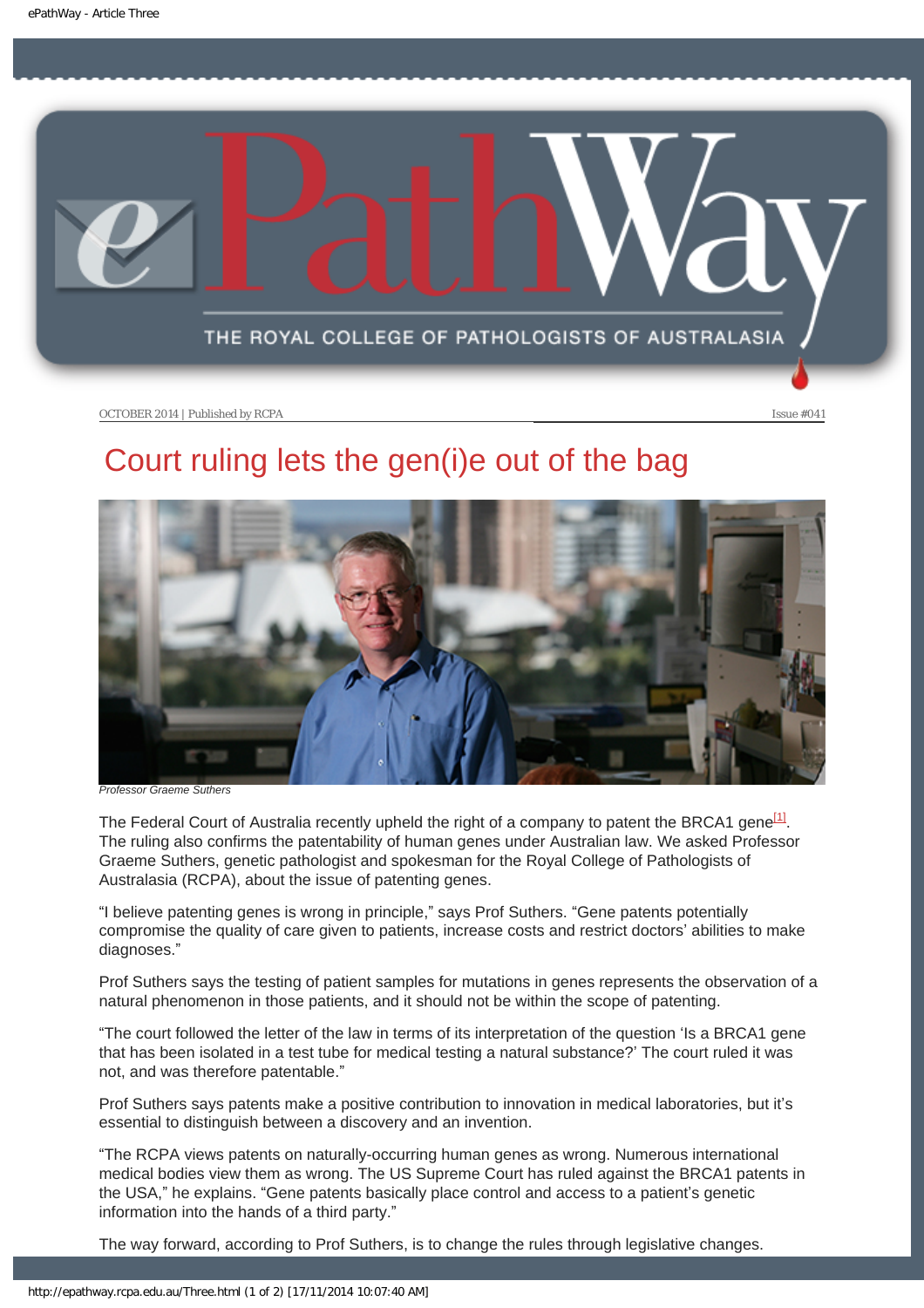"The bottom line is that this court decision states that current gene patent practices fall within the legal framework for patenting in Australia. We, as a society, need to change the rules so the legal framework aligns with common sense and with what is right for patients and their families."

[1] A woman's risk of developing breast cancer and/or ovarian cancer is greatly increased if she inherits a harmful mutation in the BRCA1 (or BRCA2) gene.

[« Back to Home Page](http://epathway.rcpa.edu.au/index.html)

### Copyright © 2014 The Royal College of Pathologists of Australasia

RCPA - Durham Hall - 207 Albion St Surry Hills NSW 2010 AUSTRALIA | (+61) 2 8356 5858 | [www.rcpa.edu.au](http://www.rcpa.edu.au/)

**[Privacy Policy](http://www.rcpa.edu.au/Content-Library/Privacy.aspx) | [Legal](http://www.rcpa.edu.au/Legal.aspx) | [Disclaimer](http://www.rcpa.edu.au/Disclaimer.aspx)**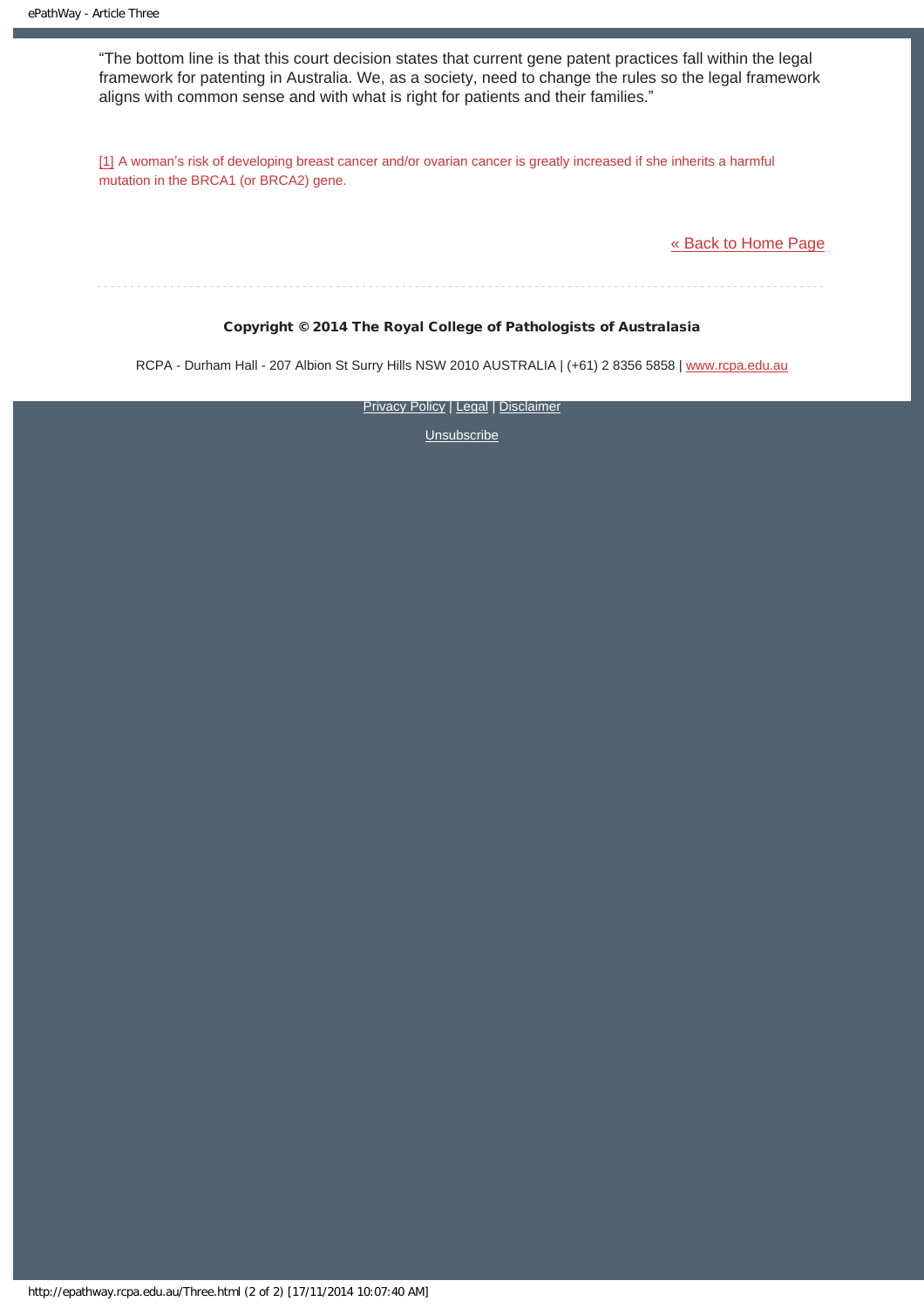<span id="page-12-0"></span>

# Hydatid disease can be contracted from man's best friend



Hydatid disease is the end result of the hydatid tapeworm's lifecycle. Humans can contract this disease, most commonly from close contact with dogs. Hydatid disease isn't a big problem in Australia and New Zealand, but more than 1 million people globally are affected by it at any one time.

Dr Tim Blackmore, microbiologist and infectious diseases physician at Capital and Coast District Health Board, Wellington, says the hydatid tapeworm's lifecycle needs a host for the adult tapeworm. This host is usually a dog (or sometimes a dingo in Australia), which can harbour several thousand adult hydatid tapeworms in its gut at any one time. It then sheds hydatid eggs in its faeces.

The hydatid tapeworm also needs an intermediate host for the cystic stage to complete its lifecycle. This host is usually an animal such as a cow, sheep, pig or wild animal that ingests hydatid eggs from contaminated pasture and grasslands.

Humans can also become intermediate hosts if they ingest hydatid eggs via contact with the faeces of infected dogs, or via patting dogs with hydatid eggs stuck to their coats. The hydatid eggs travel from the gut to the bloodstream and eventually lodge in an organ such as the liver where they form watery cysts full of tapeworm heads. Hydatid cysts can exist in situ for many years without detection.

"Hydatid cysts are often an incidental finding because they don't usually cause any symptoms," explains Dr Blackmore. "Diagnosis is often via a CT or ultrasound scan performed for other reasons. A blood test for antibodies to the cysts is available in reference laboratories."

Anatomical pathologists will also make the diagnosis on histology of cyst walls or cytology of cyst fluid.